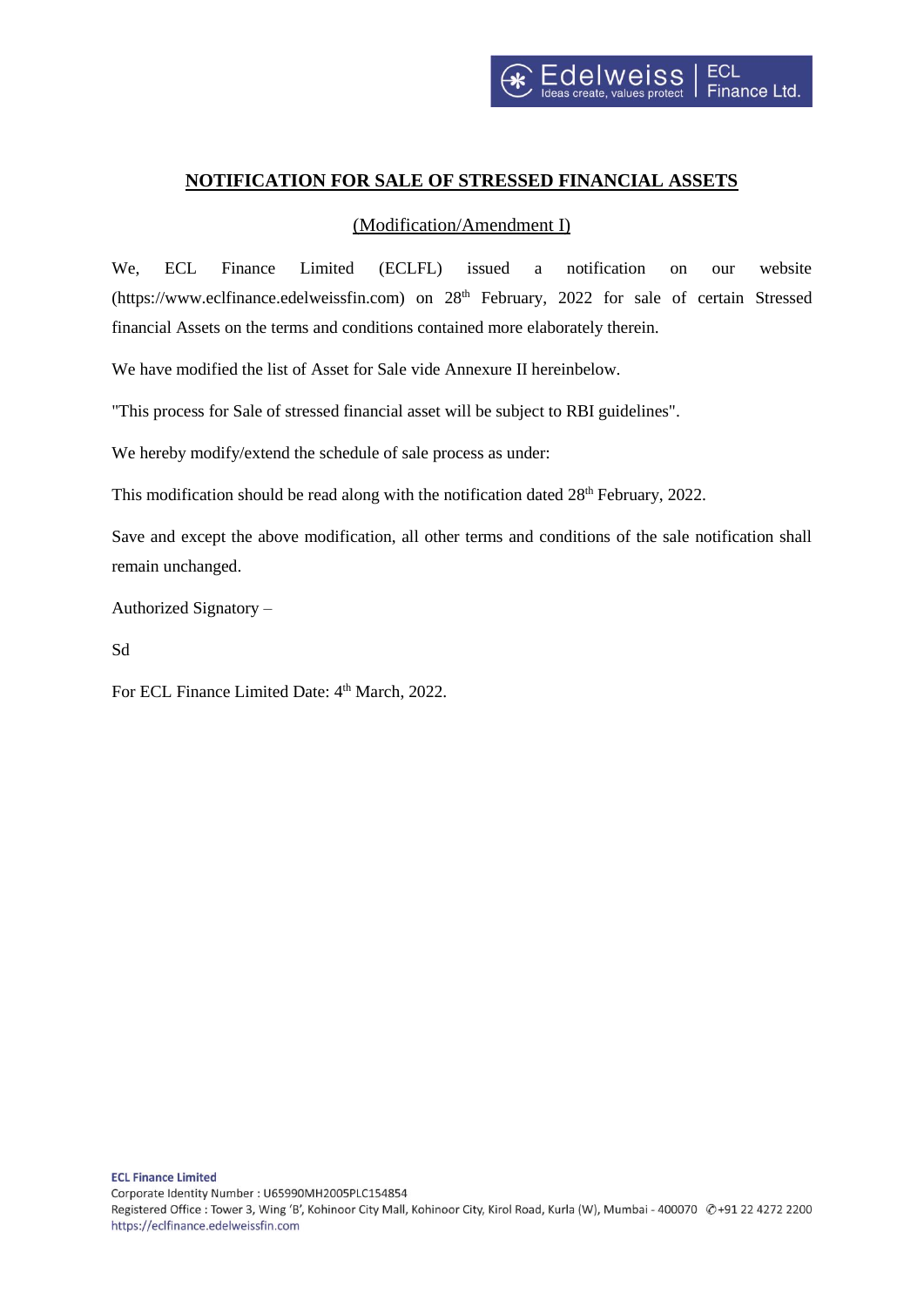## **Schedule**

| Sr. No.        | <b>Activity</b>                                                                                                  | Date & Time                                                                          |  |
|----------------|------------------------------------------------------------------------------------------------------------------|--------------------------------------------------------------------------------------|--|
| $\mathbf{1}$   | Paper Publication of Sale of Assets                                                                              | 26th February, 2022                                                                  |  |
| $\overline{2}$ | Last date of submission for EOI & Execution of<br><b>NDA</b>                                                     | $9th March$ , 2022                                                                   |  |
| 3              | Opening of Data Room                                                                                             | 4 <sup>th</sup> March, 2022 to 17 <sup>th</sup> March, 2022 (Both<br>days inclusive) |  |
| $\overline{4}$ | <b>Resolution of Queries</b>                                                                                     | 4 <sup>th</sup> March, 2022 to 17 <sup>th</sup> March, 2022 (Both<br>days inclusive) |  |
| 5              | <b>Intimation of Reserve Price</b>                                                                               | 11 <sup>th</sup> March, 2022                                                         |  |
| 6              | Providing information regarding names and details<br>of Authorized Officials to whom bids are to be<br>submitted | 11 <sup>th</sup> March, 2022                                                         |  |
| $\overline{7}$ | Submission of bids                                                                                               | 21 <sup>st</sup> March, 2022                                                         |  |
| 8              | Date of Opening Bids and Communication to the<br><b>Successful Bidders</b>                                       | 22 <sup>nd</sup> March, 2022                                                         |  |
| 9              | Date of Payment & Documentation                                                                                  | 23 <sup>rd</sup> March, 2022 to 25 <sup>th</sup> March, 2022                         |  |